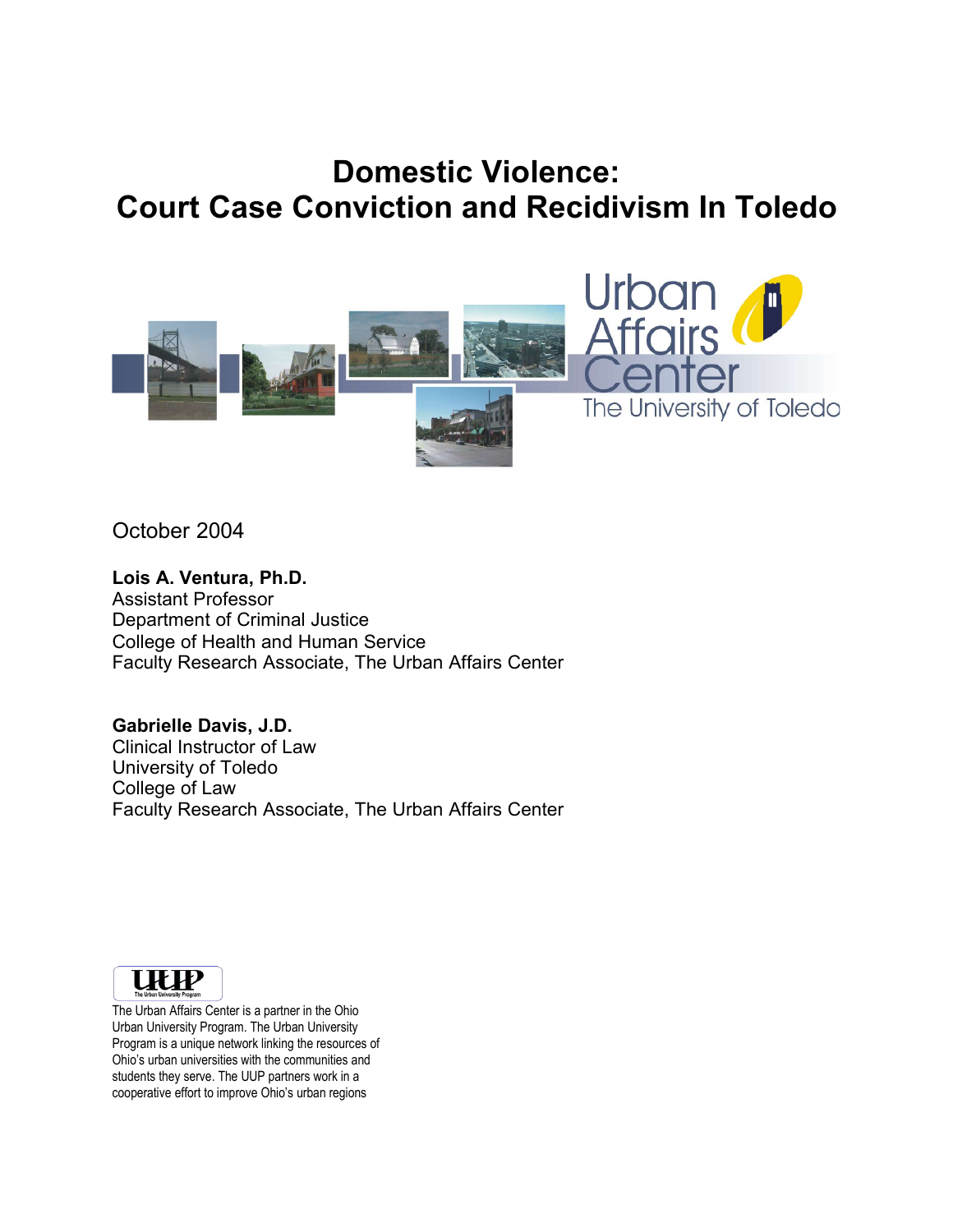Prepared for Urban Affairs Center 10/04

By The University of Toledo Urban Affairs Center

**The University of Toledo Urban Affairs Center 2801 W. Bancroft St. Toledo, Ohio 43606 4195303591 E-Mail: uac@utoledo.edu**

**This publication is available for download at the Urban Affairs Center website: HTTP://uac.utoledo.edu**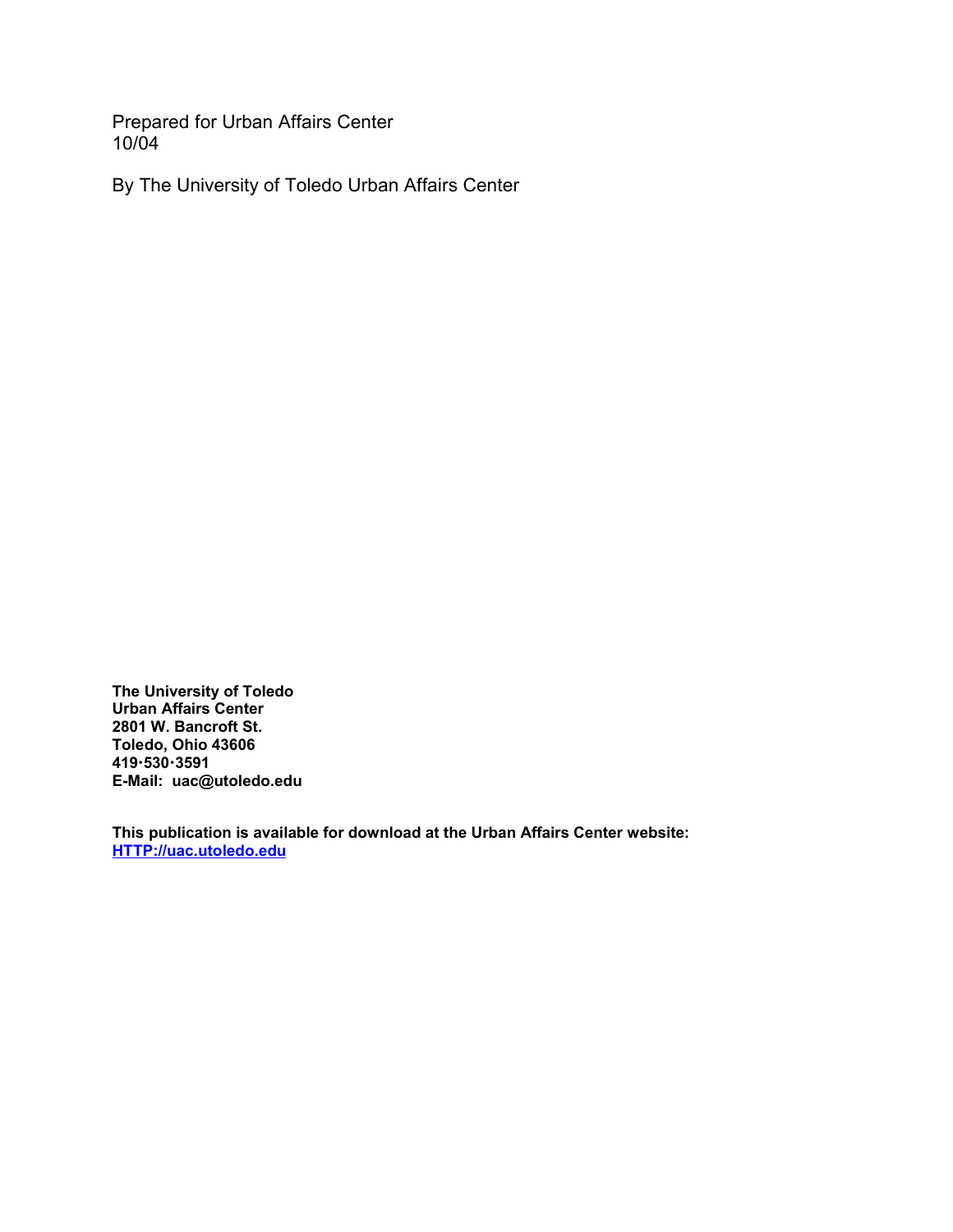## **Table of Contents**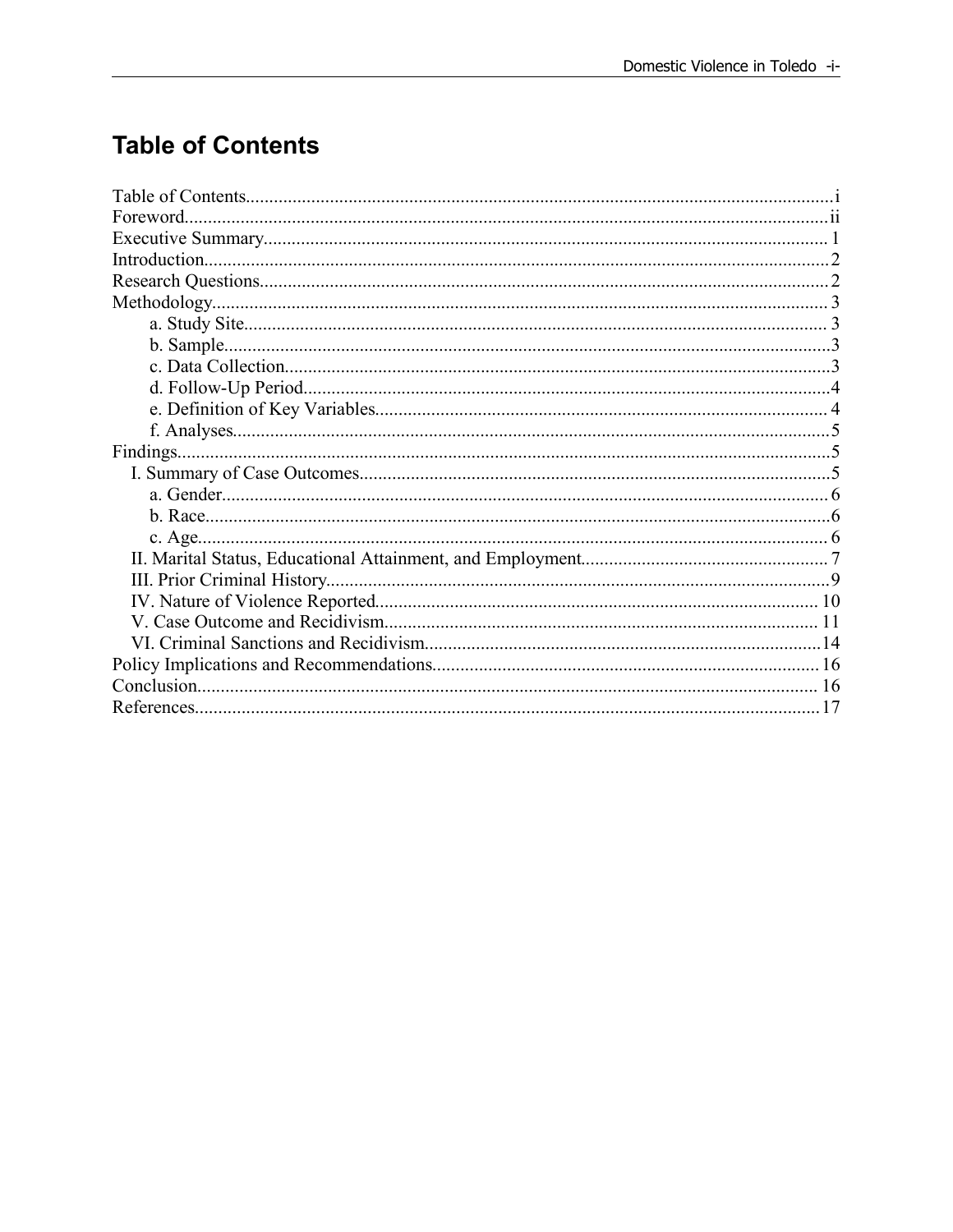## **Foreword**

This study has been conducted with continuing support from The University of Toledo Urban Affairs Center, the University of Toledo College of Law, The Criminal Justice Department of The University of Toledo College of Health and Human Service, The Toledo Municipal Clerk of Court's office, and the Lucas County Sheriff's office. We wish to acknowledge our partners in this collective undertaking, and offer this report as one component of a much broader effort to improve the effectiveness of domestic violence interventions in our community.

Lois Ventura Gabrielle Davis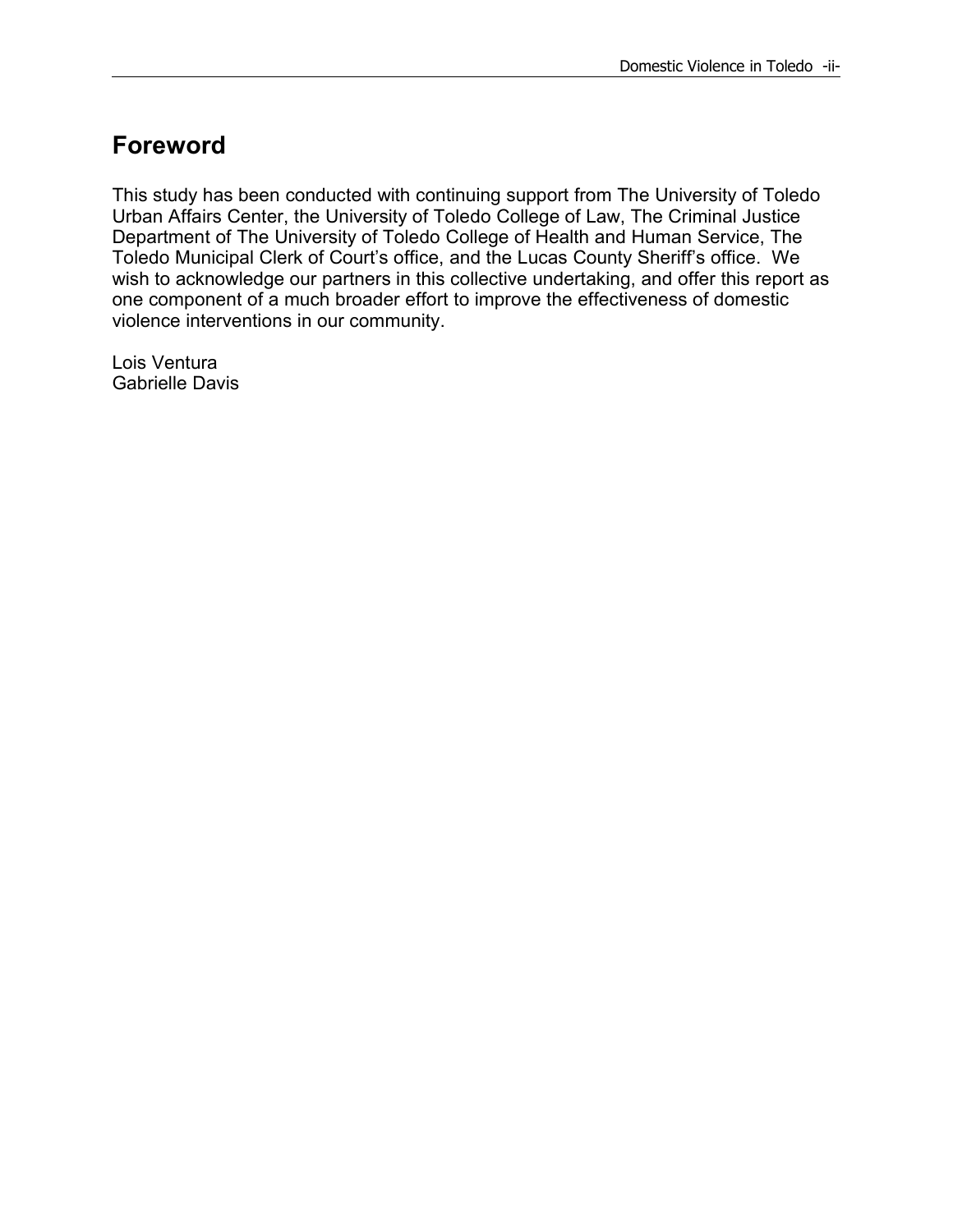## **Executive Summary**

This study examined the relationship between misdemeanor domestic violence convictions and recidivism among alleged batterers<sup>1</sup>. It also explored the association between misdemeanor domestic violence convictions and other factors, such as the specific types of battering reported and the batterer's criminal history. Finally, the study analyzed whether demographic characteristics, such as sex, age, race, educational attainment, marital status and/or socioeconomic status, were associated in any way with the final outcome of misdemeanor domestic violence cases.

Major findings of the study include:

- $\triangleright$  Most accused batterers had a history of prior arrest for domestic violence and/or some other violent offense.
- $\triangleright$  Batterers who had more prior violent felony charges in their criminal records were more likely to have their most recent domestic violent charge dismissed.
- $\triangleright$  Batterers who reportedly punched or threw their victims were more likely to be convicted of domestic violence than those who committed other types of violent acts.
- $\triangleright$  Race and income did not appear to have any influence on recidivism; though batterers who were younger, male, and had multiple prior arrests for domestic violence were more likely to recidivate.
- $\triangleright$  The most powerful influence on domestic violence recidivism was a history of arrests on domestic violence charges.
- Domestic violence convictions had a moderate deterrent affect on domestic violence recidivism.
- $\triangleright$  The deterrent value associated with convictions tended to weaken when the sanction imposed was a suspended sentence without probation or merely a fine.

Therefore, given these findings, the researchers recommend that: a) the City develop a triage protocol to alert officials to alleged offenders who have a violent criminal history; b) the City adopt and implement an aggressive prosecution policy to achieve convictions and appropriate sentencing of domestic violence offenders; and c) the City's commitment to evidence-based prosecution should be supported by appropriate training and resources.

<sup>&</sup>lt;sup>1</sup> The term "batterer" is used throughout this article to refer to persons charged with or convicted of domestic violence, whether male or female, and whether or not engaged in a classic "textbook" battering relationship.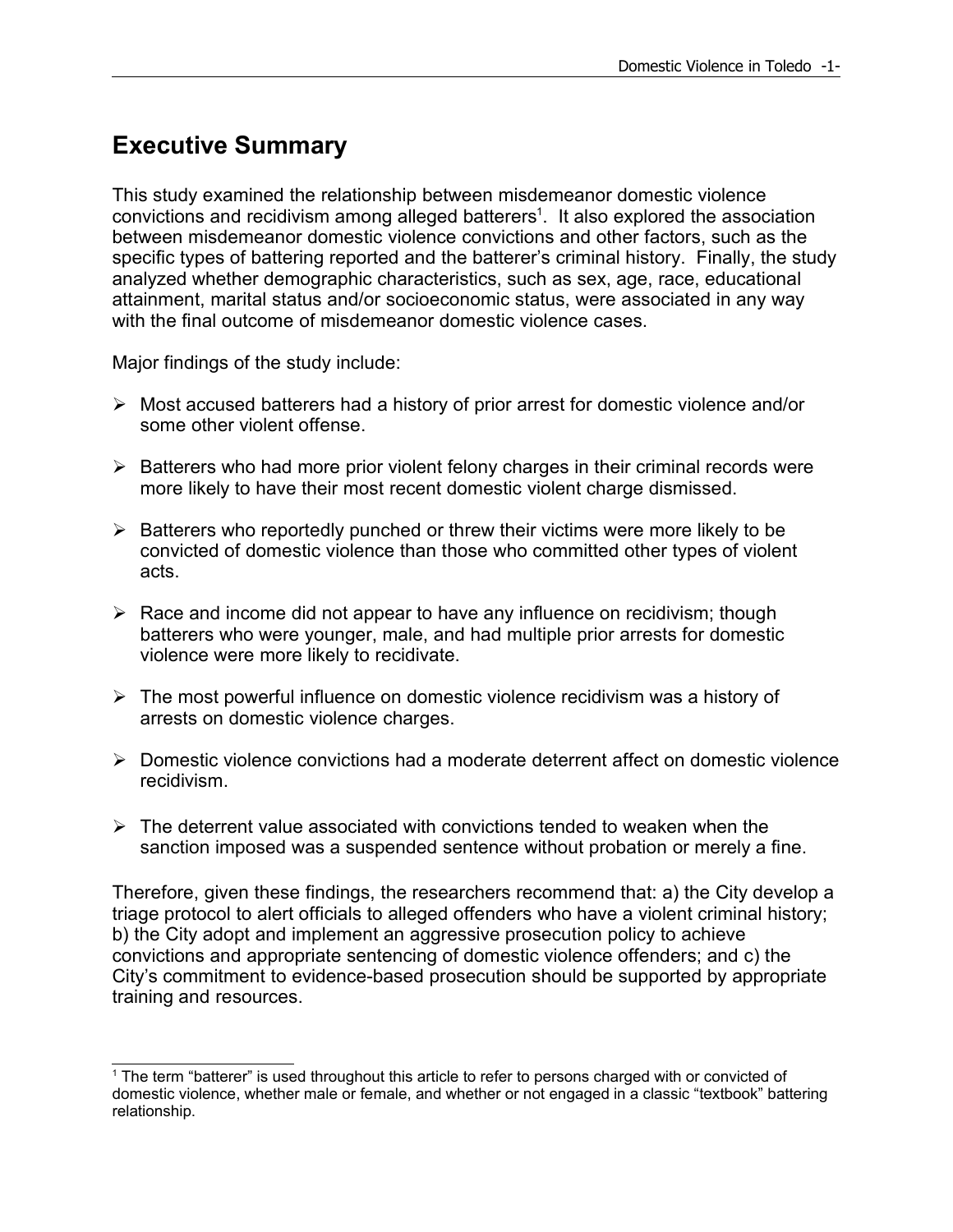## **Introduction**

Domestic violence is the most common violent crime reported to police (Greenfeld et al., 1998; Sherman, Schmidt & Rogan, 1992; Tjaden and Thoennes, 1998). Recent research shows that over 70% of all victims of domestic violence who sought help had, at some point, turned to the criminal justice system (Goodman, Dutton, Weinfurt & Cook, 2003). Women's rights activists have advocated that batterers be arrested, prosecuted and sentenced in the same manner as other violent offenders (Dobash & Dobash, 1979; Hammer, Radford & Stanko, 1989; Yilo, 1993), though it is important to note that activists do not speak with a single voice on this issue (Mills, 1999). In fact, the effectiveness of criminal justice interventions in domestic violence remains in doubt.

For years, researchers have been asking whether criminal justice interventions, such as arrest and prosecution, deter domestic violence offenders from recidivating. The results of their studies have not been conclusive (Ivoanni & Miller, 2001; Sherman, Schmidt & Rogan, 1992; Buzawa & Buzawa, 2003; Roberts and Kurst-Swanger, 2002). Researchers have also considered whether different types of criminal sanctions and court-ordered treatment programs affect recidivism in domestic violence cases (Payne & Gainey, 2002). Of all criminal justice interventions, the effects of domestic violence convictions and dismissals on recidivism have received the least empirical attention (Belknap, Fleury, Melton, Sullivan & Leisenring, 2001). This study represents a beginning point for that analysis at a local level.

## **Research Questions**

This study investigated two interrelated research questions:

Does a conviction in a misdemeanor domestic violence case have any deterrent effect on recidivism during the one-year period following conviction?

Does the nature of the violence, prior criminal record, or demographic characteristics of the batterer have any bearing upon whether a misdemeanor domestic violence case results in conviction or dismissal?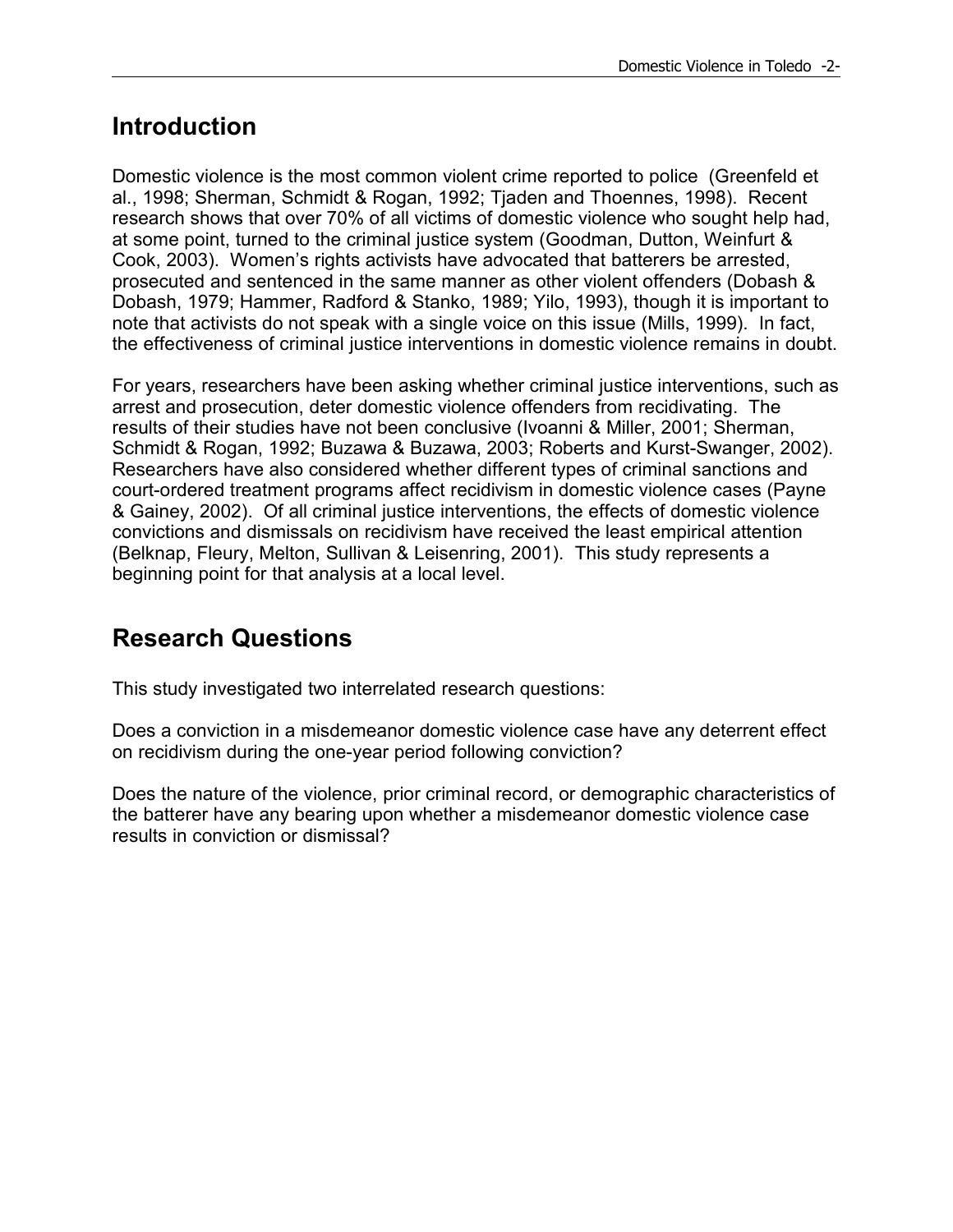## **Methodology**

### **a. Study Site**

This study was conducted in Toledo, Ohio, a mid-western metropolitan area with a population of approximately 300,000. At the time of the study, the city police were required to conform to a statutory preferred arrest policy. There was one police officer on a force assigned to serve as a designated domestic violence liaison to the city prosecutor's office. That police officer was also assigned to track all felony domestic violence charges handled by the county prosecutor's office. Court advocates were available to assist victims of domestic violence. One city prosecutor was designated to handle domestic violence cases exclusively, while other city prosecutors were assigned to work on domestic violence cases as part of their general caseloads. At the time of the study, city prosecutors had endorsed an evidence-based prosecution policy, though it was not yet routinely practiced. Victim testimony was generally regarded to be necessary to achieve a conviction in domestic violence cases.

### **b. Sample**

The research sample was drawn from the population of a larger study (Davis, 2002) that tracked data from 1,982 domestic violence cases filed in the Toledo Municipal Court between April 1, 2000 and March 31, 2001. Of all 1,982 cases tracked, 67.6% resulted in dismissal. Only 23.8% of the cases resulted in conviction, while 8.6% remained pending as of September 30, 2002.

This study selected random samples from the larger data set. Since additional data had to be collected concerning the batterers' educational and employment background, criminal history, and subsequent criminal record, the sample for this study had to be small enough to make the data collection reasonable, yet large enough to allow for multivariate analysis. The objective was to get two sample groups - one consisting solely of cases that resulted in conviction and the other consisting solely of cases that resulted in dismissal - to jointly approximate 500 cases, with at least 200 cases in each group. A 23% sample of dismissed cases and a 43% sample of convicted cases were randomly selected from the larger data set using the SPSS 10.0 random sample selection program.<sup>2</sup> This random selection process resulted in a sample of 315 dismissed cases and 204 convicted cases, with a total pool of 519 cases.

### **c. Data Collection**

Most of the data was culled from actual municipal court case files. These records contained specific information about the demographic characteristics of the alleged offender and the victim, the nature of the violence reported, and the outcome of each case. The court records generally included information on the alleged offender's

<sup>&</sup>lt;sup>2</sup> Since only 472 cases in the larger study resulted in conviction, a larger random sample of convicted cases had to be generated in order to build a big enough pool to allow for multivariate analysis.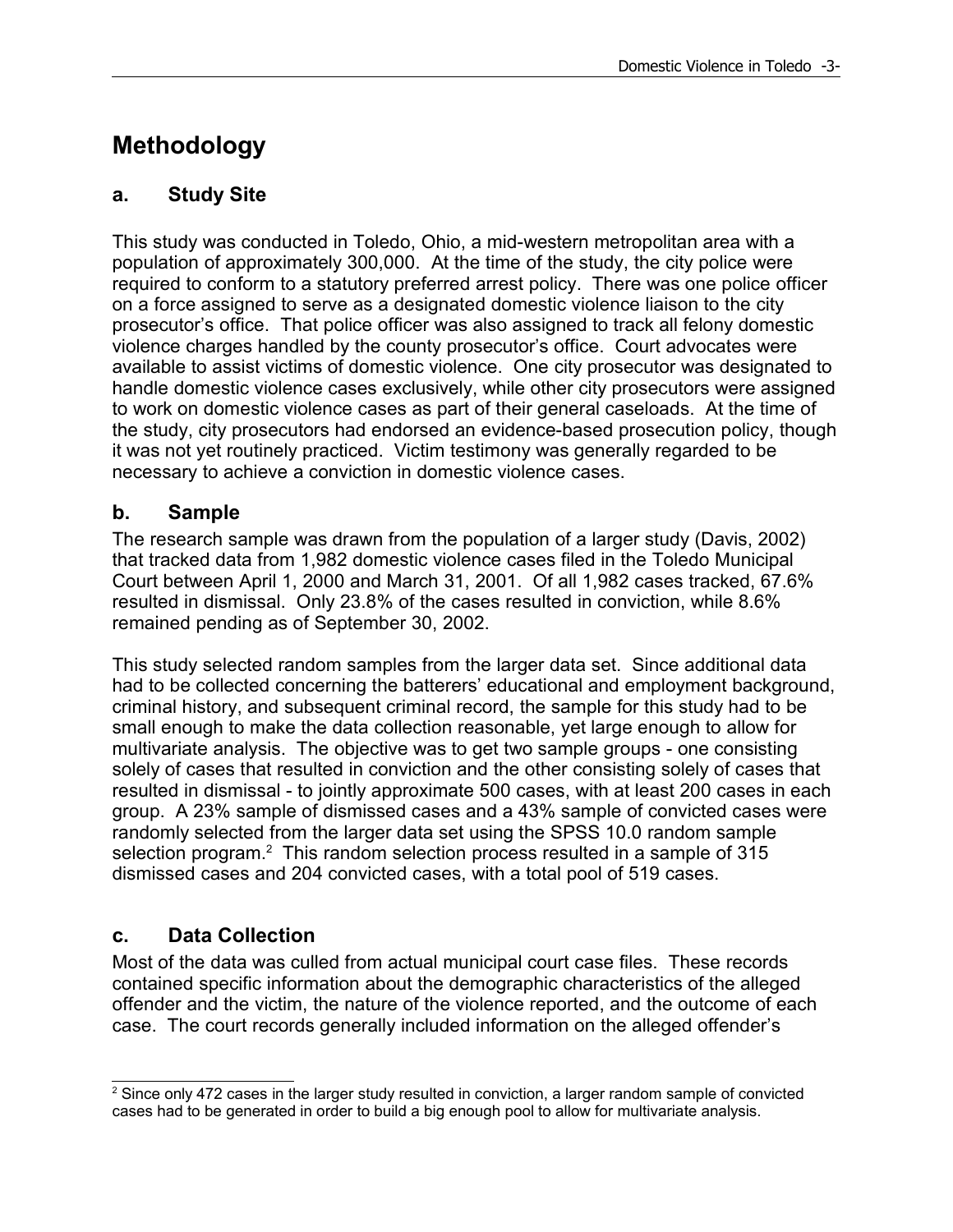gender, age and race, but did not include information concerning the alleged offender's educational attainment or socioeconomic status.

Criminal histories for all alleged offenders in the sample were collected through the computerized records of the local sheriff's office. Those records were restricted to offenses committed in Lucas County. Consequently, the criminal history data did not include any charges that may have occurred in other jurisdictions. That proved to be a limitation to the study. Another limitation was that the criminal histories in the database listed all prior charges filed against an alleged offender, but did not indicate whether those prior charges resulted in convictions or dismissals.

Information concerning the batterers' educational attainment, employment and marital status was collected from booking records maintained by the local sheriff's office Information from these records was based on batterer self-reports upon arrest.

### **d. Follow-Up Period**

Each accused batterer was tracked for one year following the disposition of his or her domestic violence case. All arrests and charges filed against that individual within the year were recorded, including any subsequent domestic violence charges. Again, the available data was limited to Lucas County, so subsequent charges that may have occurred in other jurisdictions were not included.

### **e. Definition of Key Variables**

*Convictions* were operationally defined as pleas to an original charge, pleas to an amended charge, and/or convictions at trial.

*Dismissals* consisted of concluded cases that did not result in a plea or conviction and were not bound over to felony court.

*Criminal history information* included those charges filed against an alleged batterer in Lucas County, regardless of whether the charge resulted in conviction or dismissal. All charges were categorized as: (1) violent felonies; (2) non-violent felonies; (3) violent misdemeanors; and (4) non-violent misdemeanors. Domestic violence charges were tracked and reported separately and as part of the appropriate offense category. All domestic violence charges in the sample were classified as violent misdemeanors.

*Violent acts* described the nature of the harm inflicted by the accused batterer. Information on violent acts was drawn from court records and summarized in the data set from which the samples were drawn. Each description was reviewed. Variables were constructed to reflect the different types of violence reported. Multiple acts of reported violence were recorded separately. For instance, if a victim reported that she had been punched and strangled, her victimization was coded affirmatively in both the "punched" and "strangled" variables.

*Recidivism* was operationally defined as an arrest on a subsequent domestic violence charge within one year after the disposition of the domestic violence case being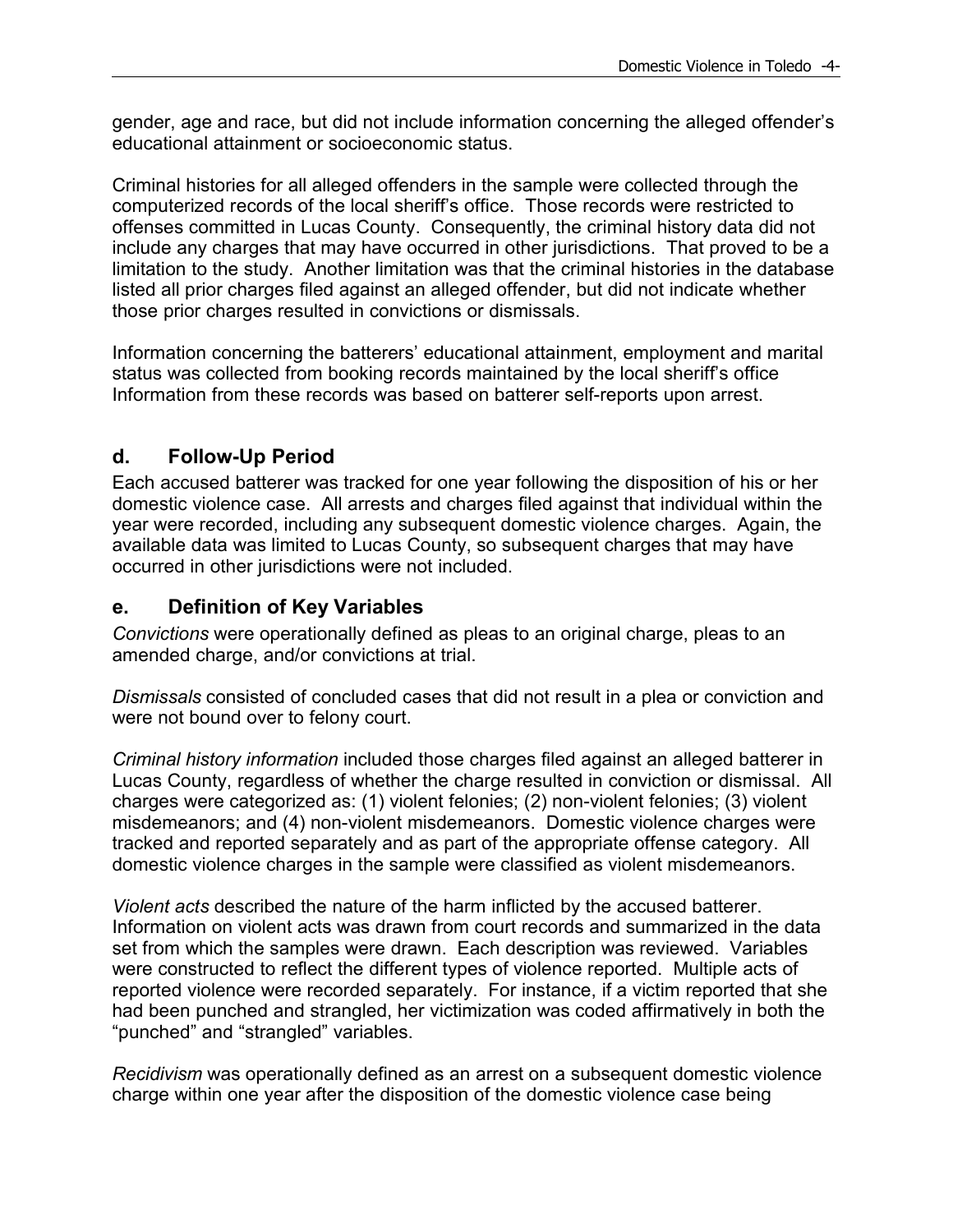tracked. The subsequent domestic violence charge may or may not have been against the same victim as the originally tracked charge, and may or may not have resulted in conviction.

*Demographic characteristics* included the gender, age, race, educational level, employment, and marital status of the batterers.

### **f. Analyses**

Descriptive and comparative information was compiled on all batterers' demographic characteristics, criminal histories, and nature of violence reported on each charge.

Cross tabulations, independent t-test comparisons of the means, chi square tests of significance and multivariate analyses were used to explore the differences among the two sample groups.

Logistic regression was used to examine the influence that specific acts of violence had upon the outcome of each case. Logistic regression was also used to test the effects of convictions and dismissals on recidivism while controlling for and examining the influence of demographics on recidivism (Long, 1997; Menard, 1995; Wright, 2000).

Finally, the criminal sanctions imposed on convicted batterers were described and the associations between specific sanctions and recidivism were analyzed.

## **Findings**

### *I. Summary of Case Outcomes*

The 315 cases that resulted in dismissal were dismissed on the following grounds:

| <b>Number</b> | Percentage | <b>Grounds for Dismissal</b>           |
|---------------|------------|----------------------------------------|
| 220           | 69.8%      | "Victim failed to appear" <sup>3</sup> |
| 89            | 28.2%      | No explanation given                   |
|               | 1.3%       | Victim recanted                        |
|               | 0.6%       | Anger management                       |

By far the most common reason given for dismissing a domestic violence case was that, at some point in the process, the "victim failed to appear."

<sup>&</sup>lt;sup>3</sup> The phrase, "victim failed to appear" is the court's official characterization of the reason these cases were dismissed and does not reflect the views of the authors. The authors recognize that court action against a batterer can proceed without requiring the victim to appear in court. The implications of the court's characterization of these dismissals are critical, but beyond the scope of this report.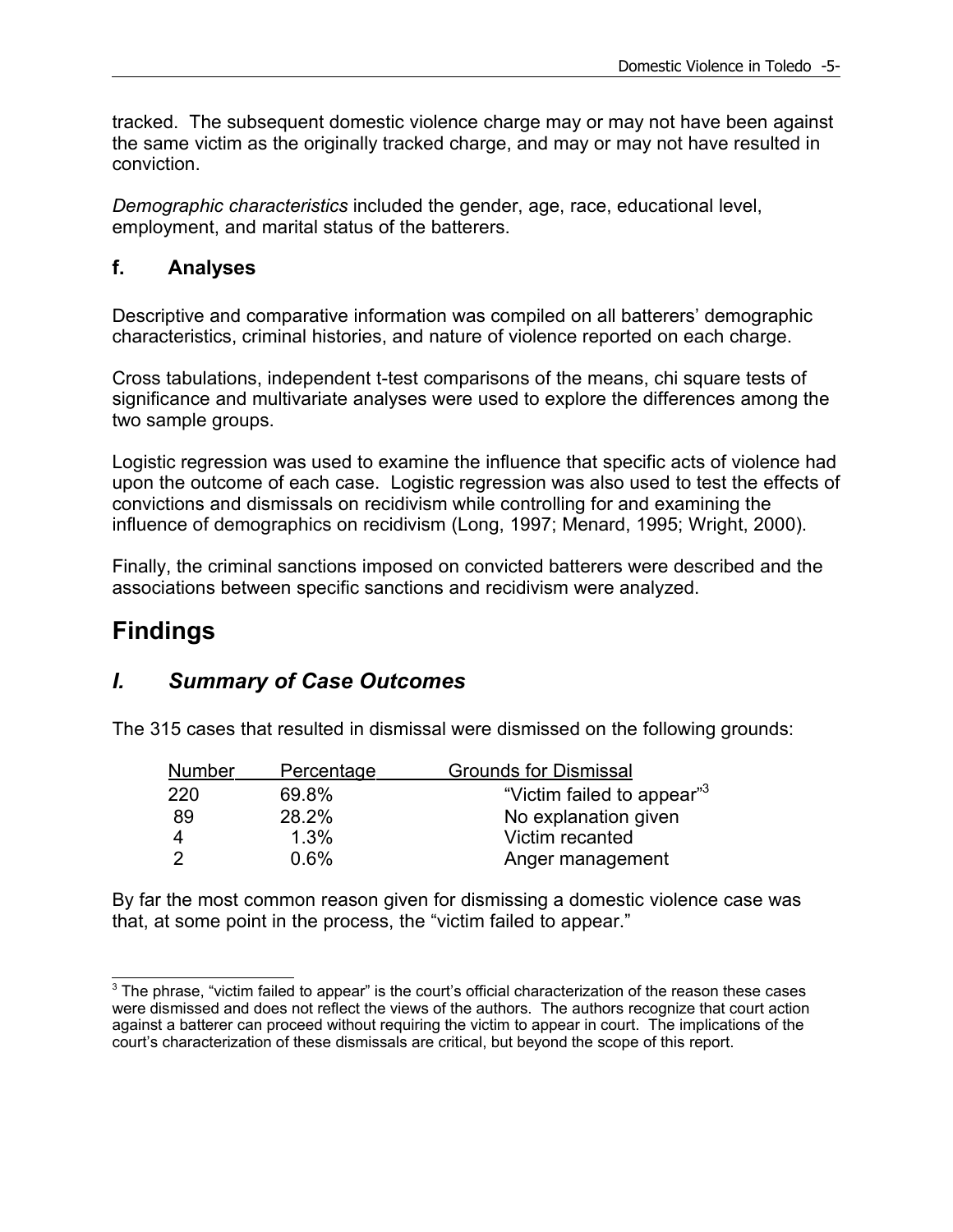The 204 cases that resulted in conviction were resolved in the following manner:

| <b>Number</b> | <b>Percentage</b> | <b>Actual Outcome</b>   |
|---------------|-------------------|-------------------------|
| 120           | 58.8%             | Plea to amended charge  |
| 75            | 36.8%             | Plea to original charge |
| q             | $4.4\%$           | Conviction at trial     |

The majority of convicted offenders entered a plea to a lesser-amended charge, as opposed to being found guilty at trial.

#### **a. Gender**

Consistent with national statistics, victims of domestic violence were predominantly female (87.1%), while alleged perpetrators of domestic violence were predominantly male (87.5%).

#### **b. Race**

More than half (56.9%) of all batterers in the sample were people of color. Considerably less than half (43.1%) of all batterers in the sample were Caucasian. The racial breakdown of batterers was as follows:

| <b>Number</b> | Percentage | Offender's Race  |
|---------------|------------|------------------|
| 272           | 52.5%      | African-American |
| 223           | 43.1%      | Caucasian        |
| 22            | 4.2%       | Hispanic         |
| 1             | .2%        | Asian            |

According to the most recent U.S. Census data, African-Americans make up 23.5% of the general population in Toledo, whereas Caucasians comprise 70.2% of the general population, and Hispanics 5.1% of the City. 4

#### **c. Age**

The average age of the batterers in the sample was 32.7 years. Approximately 42.5% of all batterers in the sample were under the age of 30.

<sup>4</sup> U.S. Census, 2000. 2000 and 1990 Census tables for the various jurisdictions in Lucas County are easily accessible at: http://uac.utoledo.edu/Links/census-demog/census-demogs.htm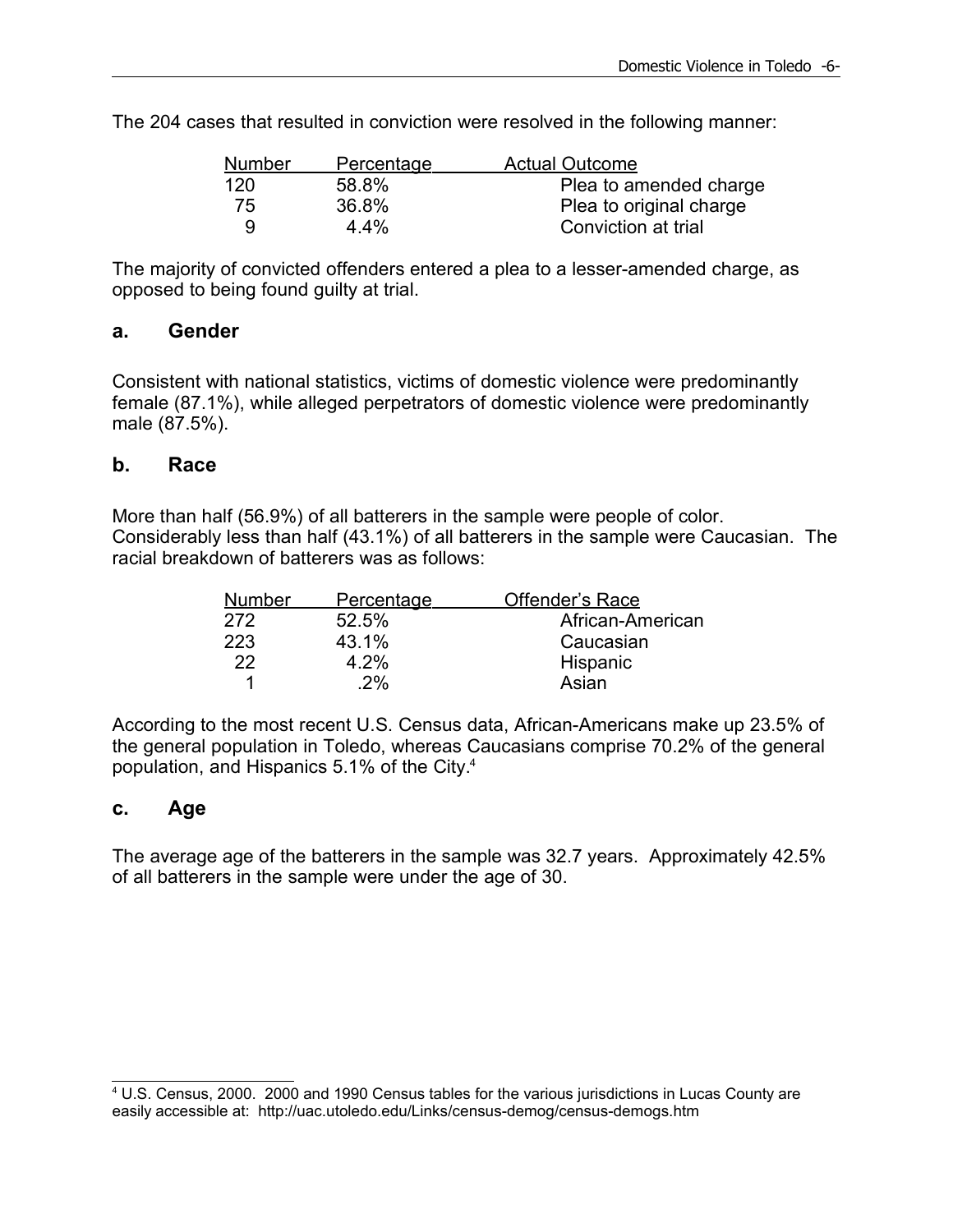## *II. Marital Status, Educational Attainment, and Employment*

Only 28.4% of the batterers in the sample reported being married at the time of their arrest. More than half (57.5%) of the batterers reported being employed. The average educational attainment level of the batterers was 11.86 years. Most of the batterers (69.5%) reported completing high school.

As Table 1 indicates, the demographic characteristics of the batterers were essentially the same among those who were convicted of domestic violence and those whose cases were dismissed. Bi-variate analyses between each of the demographic variables and the case outcomes showed no statistically significant ( $p \le 0.05$ ) findings. A logistic regression was conducted with case outcomes as the dependent variable and each demographic characteristic as independent variables. This multivariate analysis showed no statistically significant (p≤ .05) differences between any of the demographic variables and case outcomes. Thus, no significant relationship was found to exist between sex, race, age, marital status, educational attainment, employment status, or socioeconomic standing and the final outcome of domestic violence cases in the Toledo Municipal Court.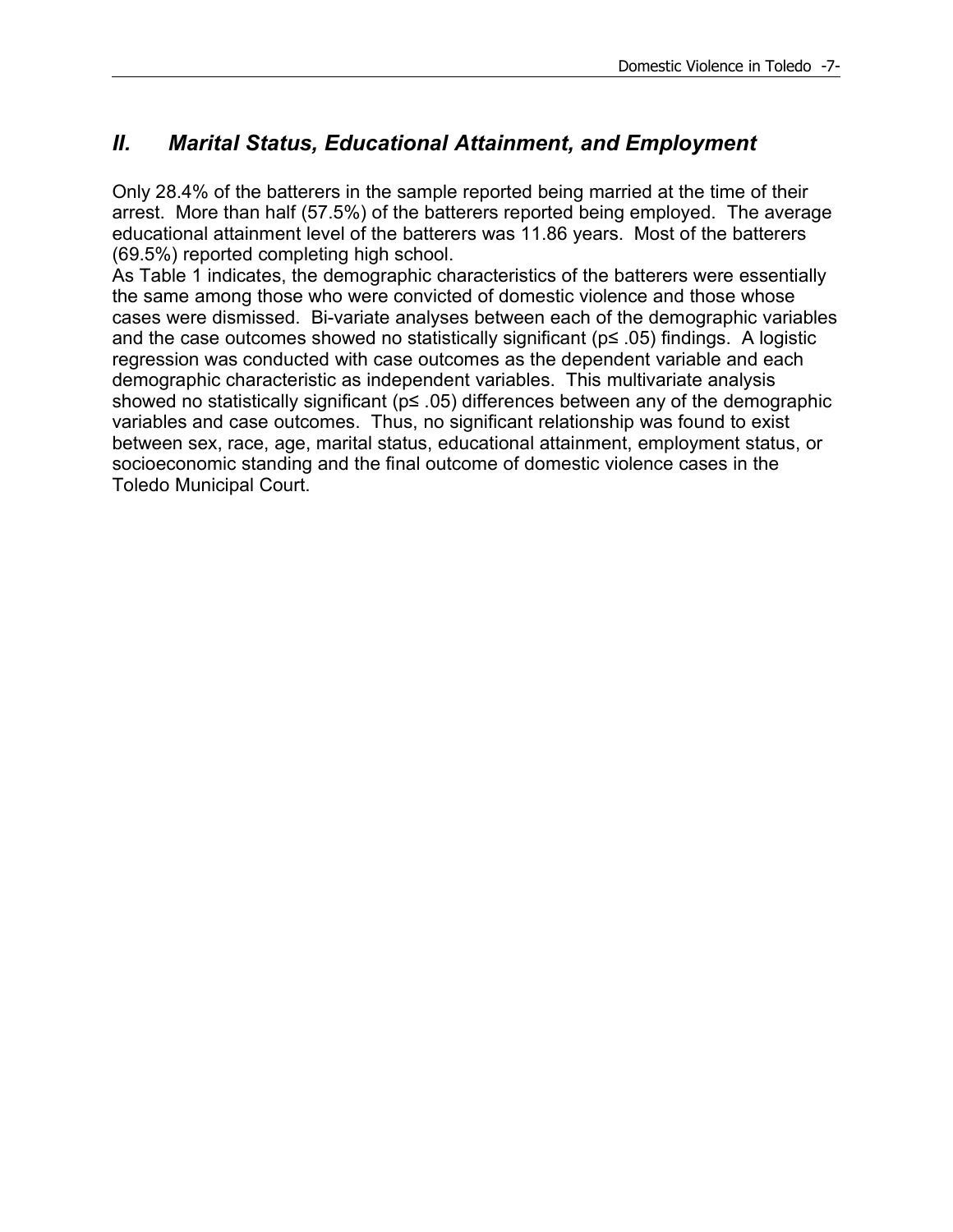| <b>Batterers' Characteristics</b>      | <b>Number</b> | Case Dismissed (N=315) Case Convicted (N=204)<br><b>Percent</b> | <b>Number</b>  | <b>Percent</b> |
|----------------------------------------|---------------|-----------------------------------------------------------------|----------------|----------------|
|                                        |               |                                                                 |                |                |
| Gender (N=519)                         |               |                                                                 |                |                |
| Male                                   | 276           | 87.6%                                                           | 178            | 87.3%          |
| Female                                 | 39            | 12.4%                                                           | 26             | 12.7%          |
| Race (N=519)                           |               |                                                                 |                |                |
| White                                  | 127           | 40.4%                                                           | 96             | 47.1%          |
| Non-White                              | 187           | 59.6%                                                           | 108            | 52.9%          |
| Age (N=519)                            |               |                                                                 |                |                |
| 19 years and under                     | 14            | 4.5%                                                            | $\overline{4}$ | 2.0%           |
| 20 to 29 years                         | 125           | 39.8%                                                           | 77             | 37.7%          |
| 30 to 39 years                         | 104           | 33.1%                                                           | 69             | 33.8%          |
| 40 to 49 years                         | 55            | 17.5%                                                           | 47             | 23.0%          |
| 50 years and over                      | 16            | 5.1%                                                            | 7              | 4.4%           |
| Marital Status (N=503) <sup>a</sup>    |               |                                                                 |                |                |
| <b>Married</b>                         | 85            | 28.0%                                                           | 58             | 29.1%          |
| <b>Not Married</b>                     | 219           | 72.0%                                                           | 141            | 70.9%          |
| Employment Status (N=503) <sup>a</sup> |               |                                                                 |                |                |
| Employed                               | 165           | 54.3%                                                           | 124            | 37.7%          |
| Unemployed                             | 139           | 45.7%                                                           | 75             | 62.3%          |
| Educational Level (N=502) <sup>a</sup> |               |                                                                 |                |                |
| < High School Completion               | 91            | 30.0%                                                           | 62             | 31.2%          |
| <b>High School Completion 162</b>      |               | 53.5%                                                           | 104            | 52.3%          |
| > High School Completion 49            |               | 16.5%                                                           | 33             | 16.6%          |
| Representation (N=519)                 |               |                                                                 |                |                |
| <b>Public Defender</b>                 | 149           | 52.1%                                                           | 103            | 57.2%          |
| <b>Private Attorney</b>                | 137           | 47.9%                                                           | 77             | 42.8%          |

## **Table 1 Batterers' Characteristics by Case Dispositions**

*a : Missing data on some cases reduced N in these categories*

Note: Bivariate and multivariate analyses showed no statistically significant differences between any of the variables in Table 1 and court case disposition.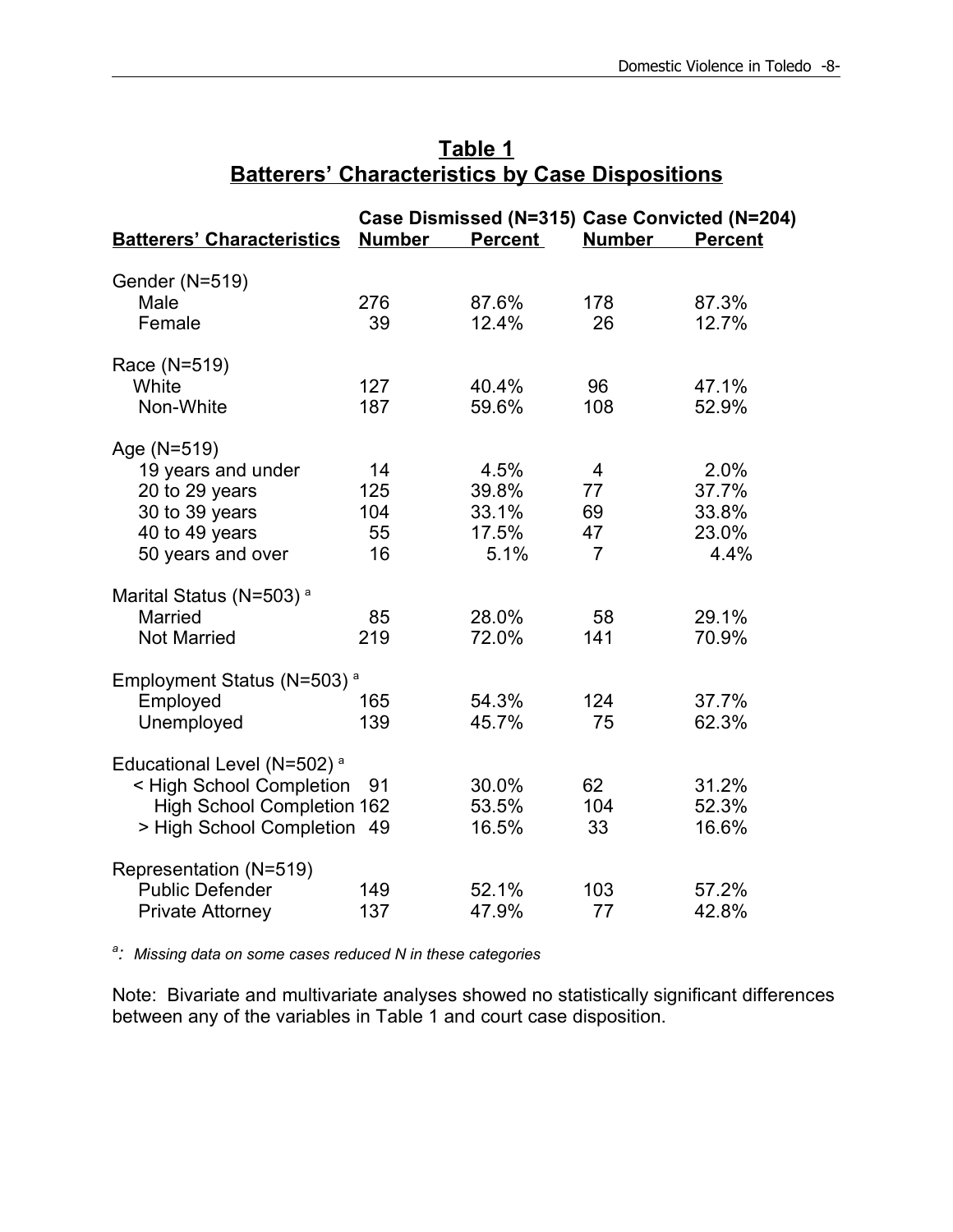## *III. Prior Criminal History*

More than half of the batterers in the sample (59.3%) had a history of one or more prior arrests for domestic violence. In addition, many of the batterers had been arrested for other types of crime. For instance, 26.4% of the batterers had been arrested for at least one violent felony. Nearly half of the batterers (48.9%) had been arrested for at least one non-violent felony. A majority of batterers (69%) had been arrested for at least one violent misdemeanor, including and in addition to domestic violence. And nearly every batterer (89%) had been arrested for one or more non-violent misdemeanor.

Table 2 shows the results of the independent t-test comparisons of the means for the number of prior arrests per offense category by whether the domestic violence case being tracked resulted in a conviction or dismissal.

### **Table 2 Batterers' Criminal Histories and Case Dispositions (N= 519) Independent T-Test Results for the Differences in the Means Criminal History Variables**

|                                    | Mean<br><b>Both</b> | Mean<br>Convicted<br><b>Samples</b> | Mean<br>Dismissed<br><b>Sample</b> | t-value<br>Sample |
|------------------------------------|---------------------|-------------------------------------|------------------------------------|-------------------|
| <b>Violent Felonies</b>            | .817                | .618                                | .946                               | $-034*$           |
| Non-Violent<br>Felonies            | 1.971               | 1.6324                              | 2.1905                             | $-1.887$          |
| Violent<br><b>Misdemeanors</b>     | 3.166               | 3.1961                              | 3.1460                             | .138              |
| Domestic<br>Violence               | 2.037               | 2.0539                              | 2.0254                             | .109              |
| Non-Violent<br><b>Misdemeanors</b> | 14.064              | 13.2647                             | 14.5810                            | $-.948$           |

*\* p <.05*

Violent felonies were the only types of offenses which showed a statistically significant association to case outcome. Specifically, batterers whose domestic violence cases were dismissed had, on average, more violent felony arrests than did batterers who were convicted of domestic violence.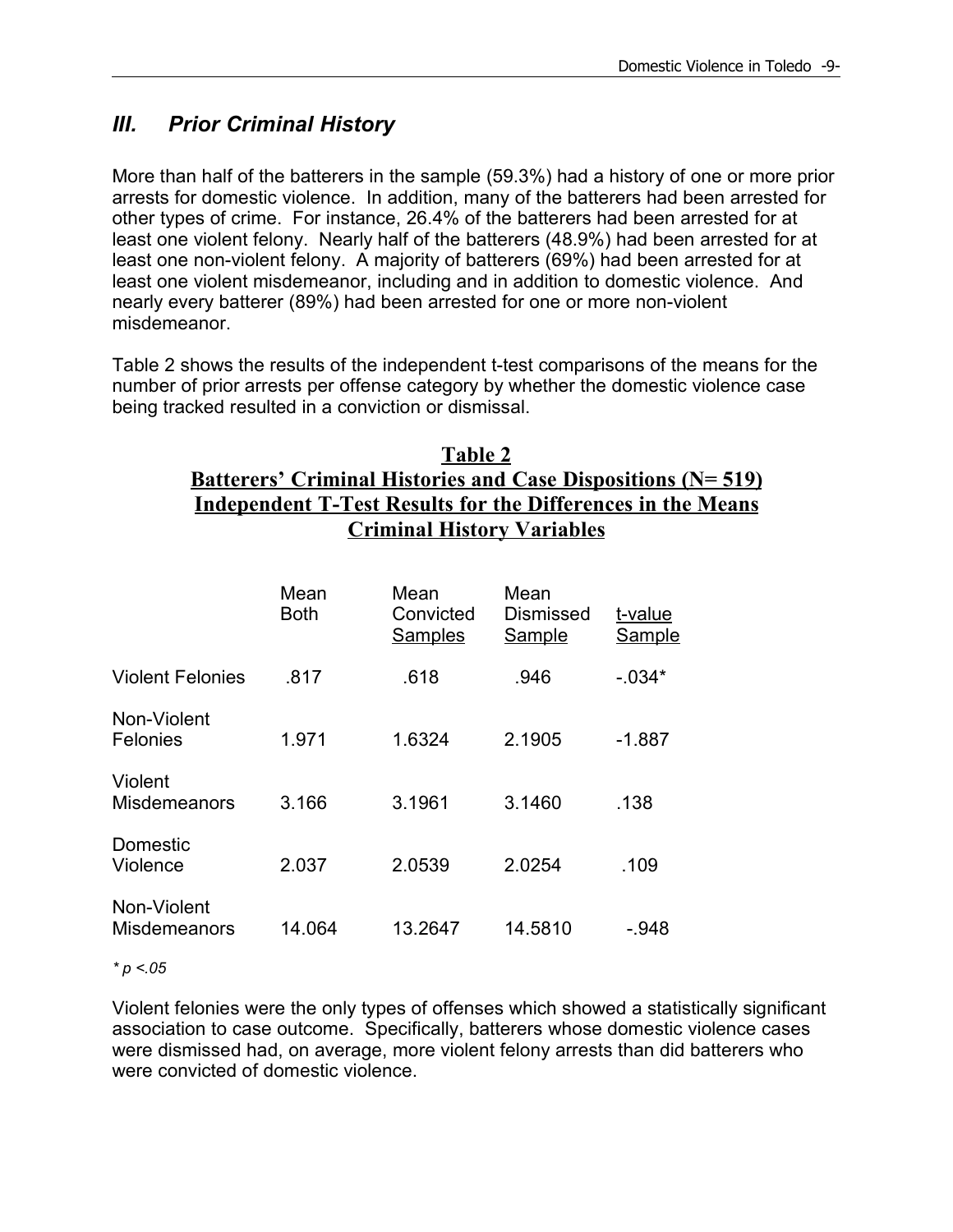## *IV. Nature of Violence Reported*

The most common types of violence reported in the sample were as follows:

| <b>Number</b><br><b>Percentage</b> | <b>Nature of Violence</b> |
|------------------------------------|---------------------------|
|                                    |                           |
| 124<br>25.0%                       | Punching                  |
| 93<br>17.0%                        | Slapping                  |
| 88<br>17.7%                        | Throwing                  |
| 11.9%<br>59                        | Strangling                |
| 10.9%<br>54                        | Pushing or pulling        |
| 10.7%<br>53                        | Threatening to kill       |
| 42<br>8.5%                         | Being hit with objects    |

A logistic regression analysis was used to assess the relationship between the nature of violence and the outcome of the criminal case (Long, 1997; Menard, 1995; Wright 2000). As indicated on Table 3, three acts of violence were associated with case outcome. Specifically, punching and throwing were positively related to conviction, whereas pushing or pulling was negatively associated with conviction. Thus, batterers who punched or threw their victims were slightly more likely to be convicted of domestic violence, whereas batterers who pushed or pulled their victims were slightly more likely to have their cases dismissed.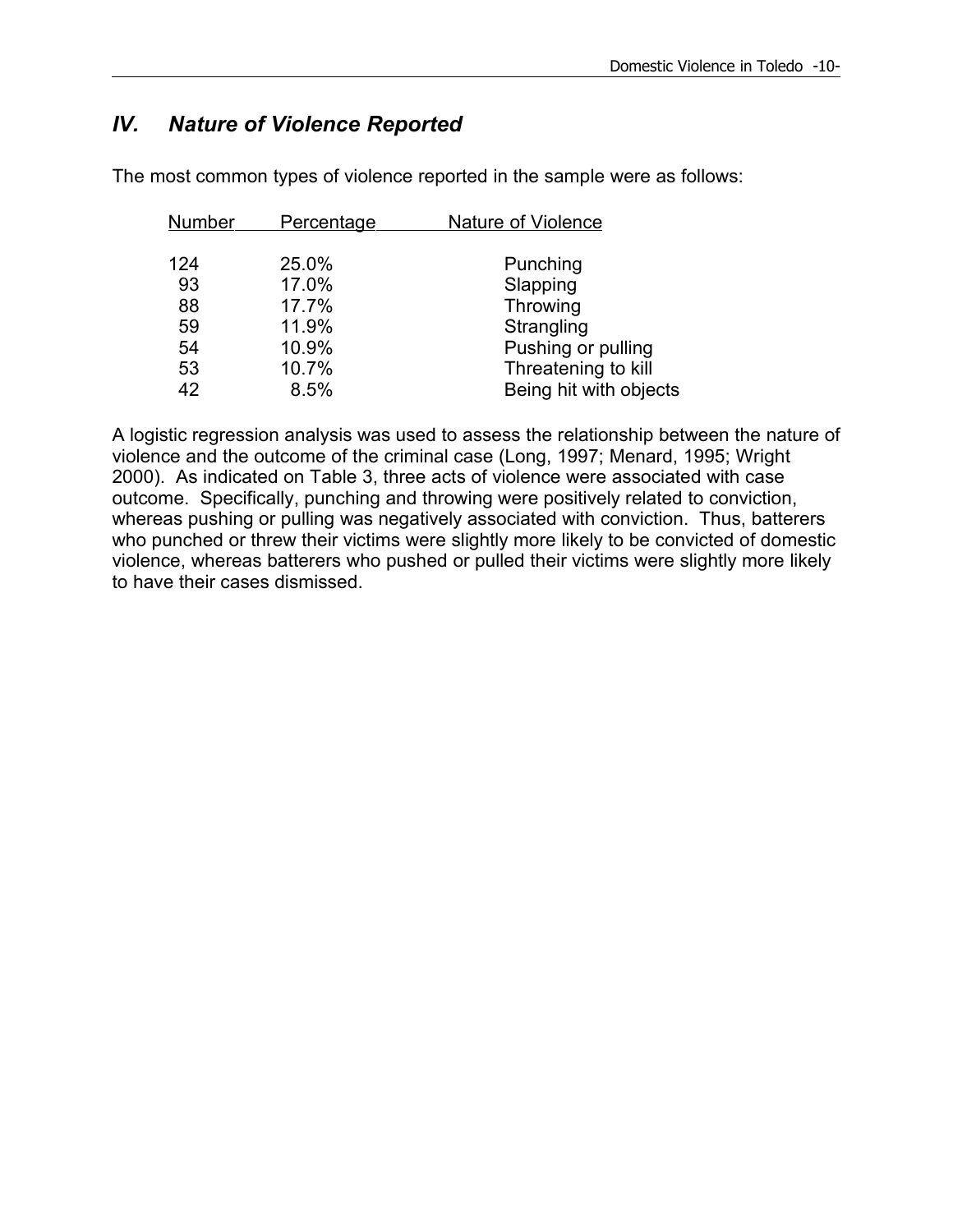| $\overline{\mathsf{B}}$ | Exp(B) | <b>Significance</b>                                                              |
|-------------------------|--------|----------------------------------------------------------------------------------|
| .621                    | 1.861  | $.010**$                                                                         |
| .625                    | 1.869  | $.014*$                                                                          |
| .166                    | 1.180  | .531                                                                             |
| $-.200$                 | .819   | .511                                                                             |
| .423                    | 1.526  | .204                                                                             |
| $-674$                  | .510   | $.049*$                                                                          |
| .555                    | 1.742  | .090                                                                             |
| $-0.035$                | .966   | .925                                                                             |
| .037                    |        |                                                                                  |
| .050                    |        |                                                                                  |
|                         |        | <b>Batterers' Acts of Violence and Convictions</b><br><b>Logistic Regression</b> |

# **Table 3:**  $\mathbf{B} \times \mathbf{A} \times \mathbf{C}$

*\* p< = 0.05 \*\* p< = 0.01 \*\*\* p< = 0.001*

## *V. Case Outcome and Recidivism*

This study explored the relationship between case outcome and recidivism by considering whether batterers were arrested on subsequent domestic violence charges within a year of the conviction or dismissal of the charge being tracked. The study shows that approximately one-third (32.6%) of the batterers in the sample were, in fact, arrested on a subsequent domestic violence charge within a year after the earlier charge was concluded.

A logistic regression analysis was conducted to determine the affect of convictions on recidivism while controlling for and assessing the possible influence of other variables (Long, 1997; Menard 1995; Wright 2000). In this case, the study controls for and examines the potential influence of the following variables: (1) batterers' history of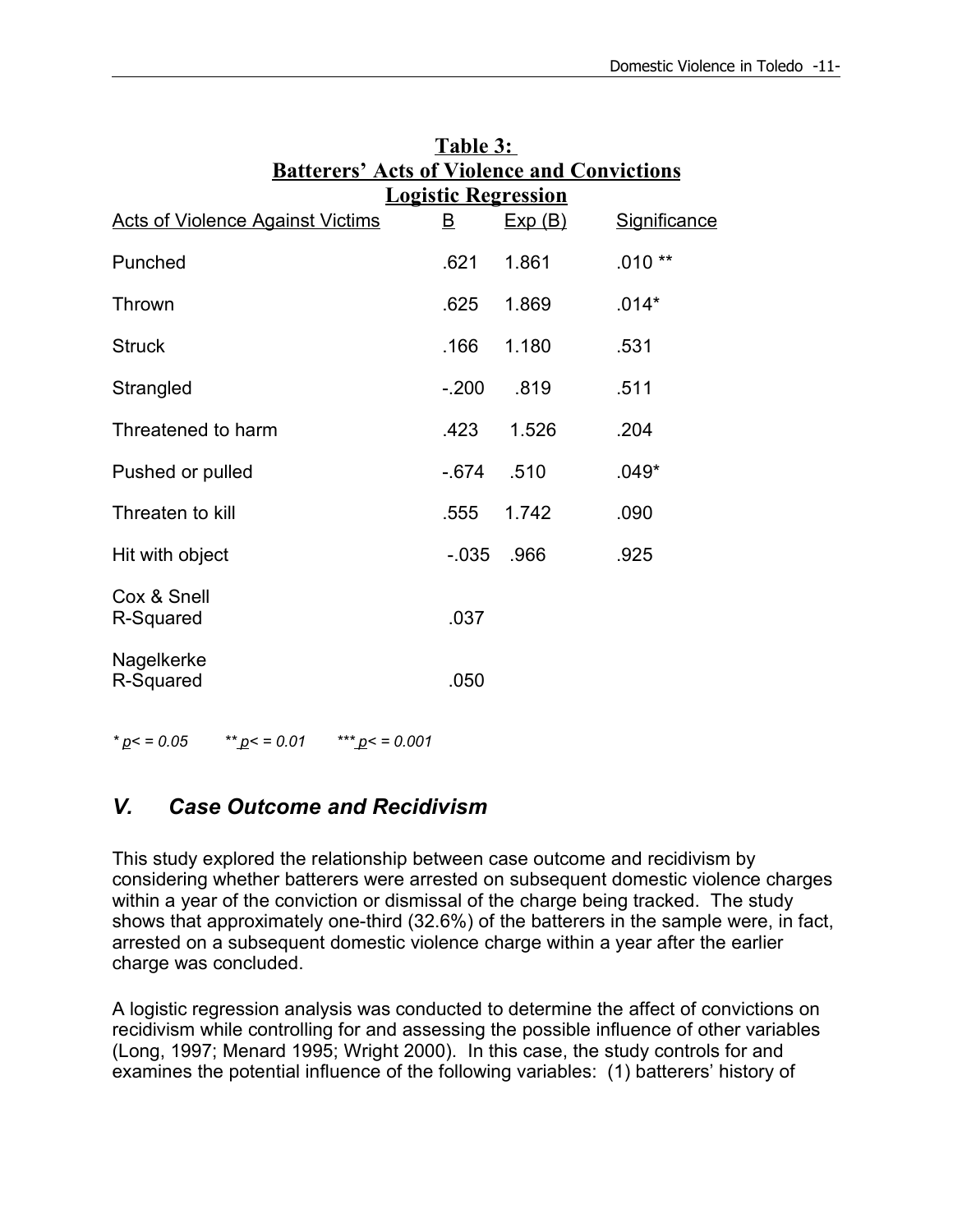domestic violence arrests; (2) batterers' demographic characteristics; and (3) batterers' educational attainment, marital status and employment.

Table 4 shows four logistic regression models. In order to examine the variance explained by conviction alone and in combination with other variables, multiple models are presented rather than introducing all the variables into one model. Each model builds on the next.

Model I shows the effect of conviction alone on recidivism. It reveals that conviction is significant (p≤ .05), though alone it accounts for less than 2% of the variance in domestic violence recidivism.

Model II adds the batterers' history of domestic violence arrests. Both conviction and history of domestic violence arrest are significant in this model. The addition of the batterers' history of domestic violence increases the variance explained by the model from 10.8% to 15.1%.

Model III adds the batterers' age, gender and race. Conviction, domestic violence history, age and gender are all significant in this model. Race (p=.075) approached, but did not attain, significance. Model III explains 11.7% to 16.4% of the variance.

Finally, Model IV adds the batterers' educational level, employment, and marital status. None of these added variables attained significance in this model. Nevertheless, conviction, domestic violence history, age and gender remained significant Model IV.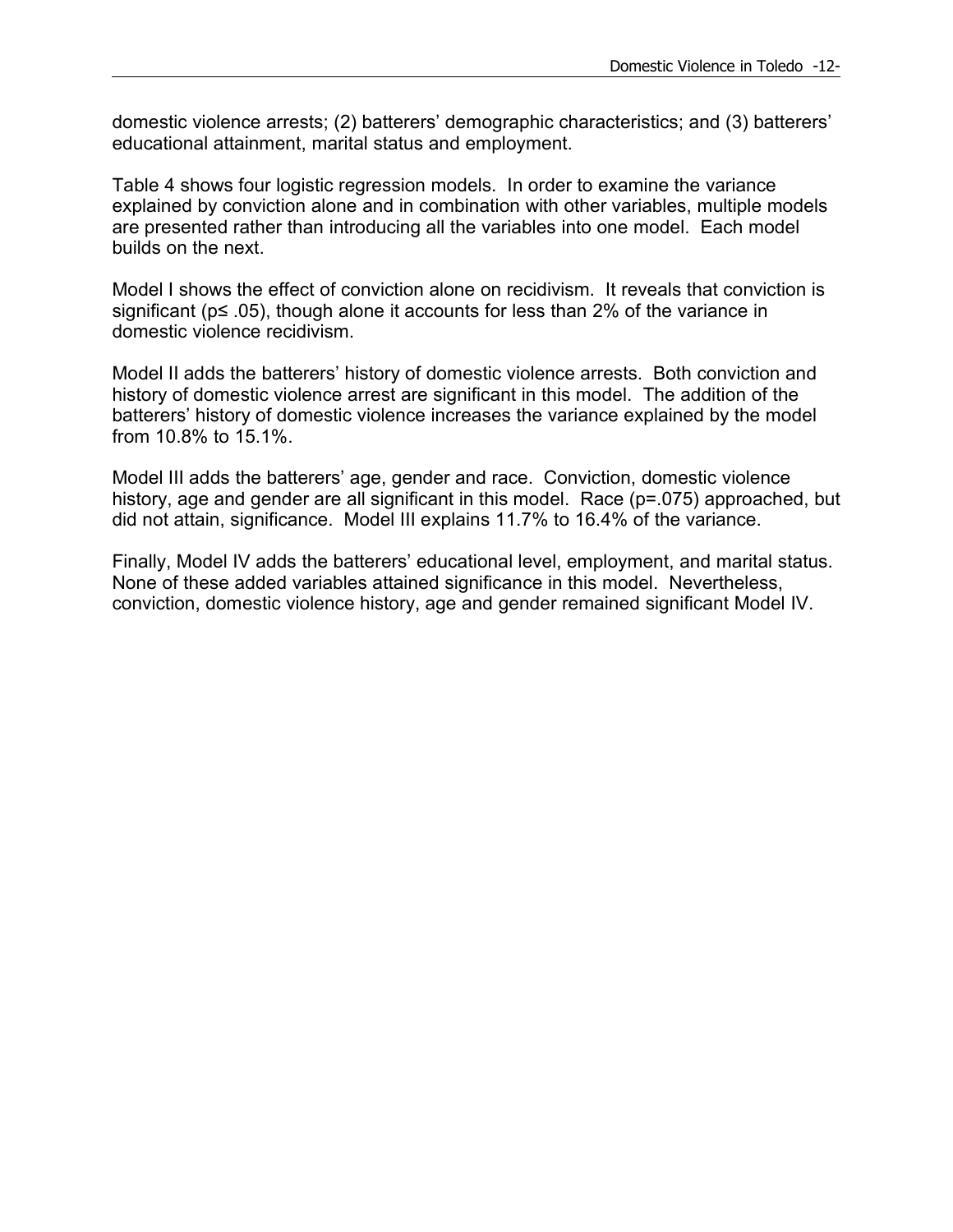| Table 4                                                                       |  |  |  |  |
|-------------------------------------------------------------------------------|--|--|--|--|
| <b>Effects of Convictions and Batterers' Backgrounds on Domestic Violence</b> |  |  |  |  |
| <b>Recidivism / Logistic Regression Models</b>                                |  |  |  |  |

| Variables <sup>5</sup>                            | Model I<br>$Exp(B)$ B |                 | Model II<br>Exp(B) | B            | Model III | $Exp(B)$ B                    | Model IV<br>$Exp(B)$ B |            |
|---------------------------------------------------|-----------------------|-----------------|--------------------|--------------|-----------|-------------------------------|------------------------|------------|
| Conviction                                        | $-468$ .626*          |                 | $-515$ .597*       |              |           | $-482$ .617* $-467$ .627*     |                        |            |
| Batterers'<br><b>History</b><br>of D V<br>Charges |                       |                 |                    | .248 .281*** |           | .241 .272***                  |                        |            |
|                                                   |                       |                 |                    |              |           |                               |                        |            |
| <b>Batterer's Age</b>                             |                       |                 |                    |              |           | $-023$ $.978*$ $-025$ $.976*$ |                        |            |
| <b>Batterer's Gender</b><br>$2.573*$              |                       |                 |                    |              |           | $.830$ $2.293*$               |                        | .945       |
| <b>Batterer's Race</b><br>1.471                   |                       |                 |                    |              |           |                               | .377  1.459  .386      |            |
| Batterer's<br>Education                           |                       |                 |                    |              |           |                               | $-010$ .991            |            |
| Batterer's<br><b>Employment Status</b>            |                       |                 |                    |              |           |                               | $-145$ .865            |            |
| Batterer's<br><b>Marital Status</b>               |                       |                 |                    |              |           |                               |                        | .266 1.308 |
| Cox & Snell<br>R-Squared .011                     |                       |                 | .108               |              | .133      |                               | .135                   |            |
| Nagelkerke<br>R-Squared .015                      |                       |                 | .151               |              | .185      |                               | .188                   |            |
| * $p$ < = 0.05                                    |                       | ** $p$ < = 0.01 | *** $p$ < = 0.001  |              |           |                               |                        |            |

<sup>5</sup> Coding: Domestic Violence Recidivism (yes = 1 no=0); Conviction (yes = 1 no=0); History of Domestic Violence (number of domestic violence charges in abusers criminal history); Gender (male =1 female = 0); Age (age in years): Race (white =1 non-white =0); Education (year of education completed); Employment Status (employed=1 unemployed=0) Marital Status (married =1 not married=0)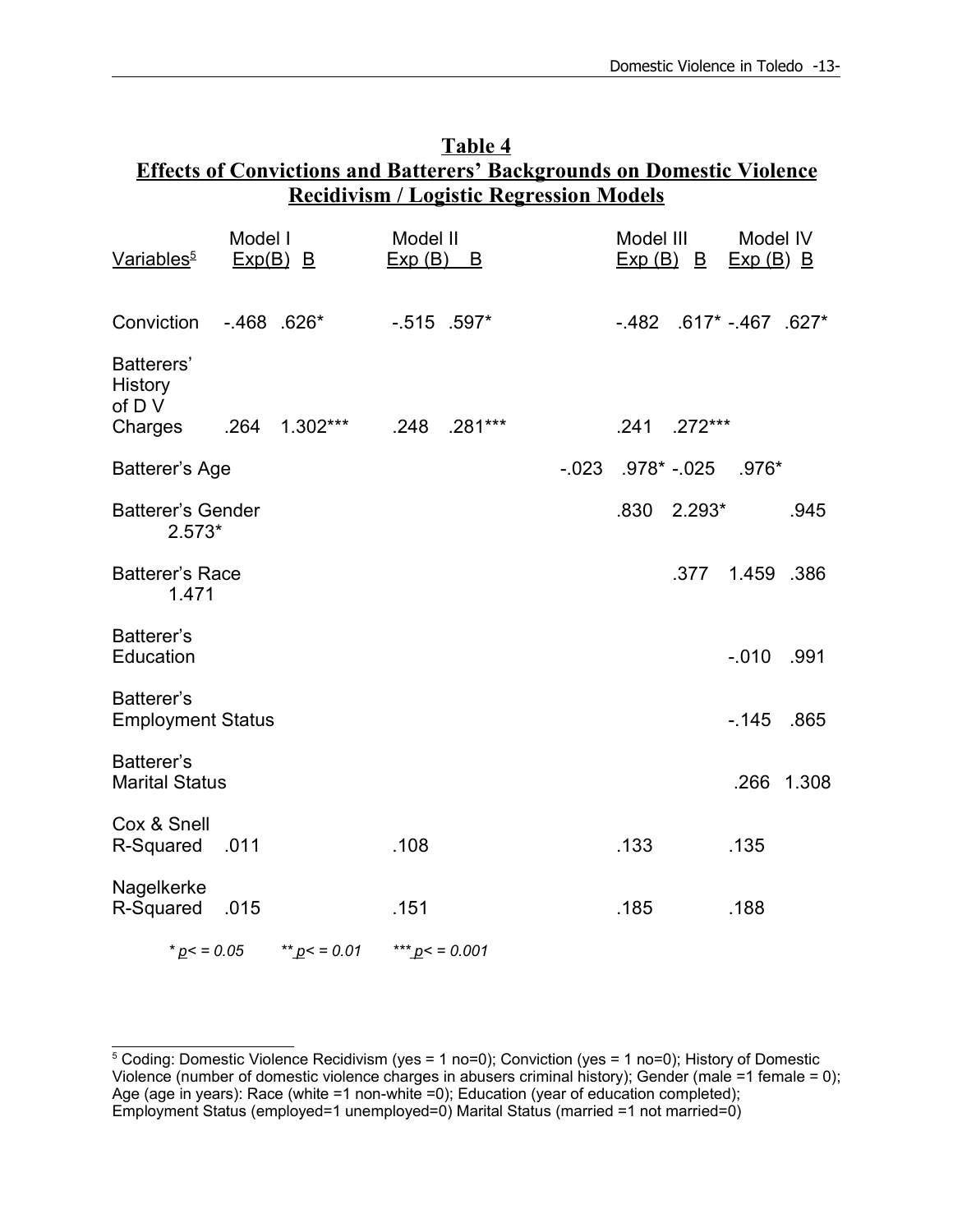This statistical technique suggests that conviction, domestic violence history, age and gender exert an influence on whether a batterer recidivates in only about one-sixth of the cases.

### *VI. Criminal Sanctions and Recidivism*

This study also examined the relationship between criminal sanctions and recidivism. The sanctions imposed on convicted batterers in the sample included some combination of jail time, work release, electronic monitoring, probation, and/or fines and court costs. In a small number of cases, convicted batterers received only a suspended jail sentence and/or a fine. The most common sanction for a convicted batterer was probation with all or part of a jail term suspended. Only 35.8% of the convicted batterers actually spent time in jail. Jail terms ranged from 5 to 180 days. The average time served by convicted batterers in the sample was 58.42 days.

A series of bivariate and multivariate analyses were conducted to explore whether any specific type of sanction or combination of sanctions had an effect on recidivism. Length of jail time did not have an effect on recidivism when tested alone or in combination with probation. Probation alone or in combination with jail time did not have a statistically significant effect.

The only sanction found to be significantly ( $p=$  001) associated with recidivism was a suspended sentence and/or fine. Two-thirds (66.7%) of the 15 convicted batterers who received only a suspended sentence and/or fine were arrested at least once on a subsequent domestic violence charge during the one-year follow-up period. By comparison, only 23.3% of the batterers who received jail time, work release, electronic monitoring and/or probation were rearrested on a domestic violence charge during the one-year follow-up period. Consequently, while punishment does not seem to reduce the tendency toward recidivism, the absence of a meaningful sanction tends to increase the likelihood that a convicted batterer may recidivate.

A multivariate analysis was conducted to determine if the association between criminal sanctions and recidivism would sustain when the batterers' criminal history, socioeconomic status, and demographic characteristics were considered. In fact, the criminal sanction variable retained significance when the batterers' criminal history and employment were taken into account. However, as shown on Table 5, no other variables proved to be statistically significant in this multivariate analysis.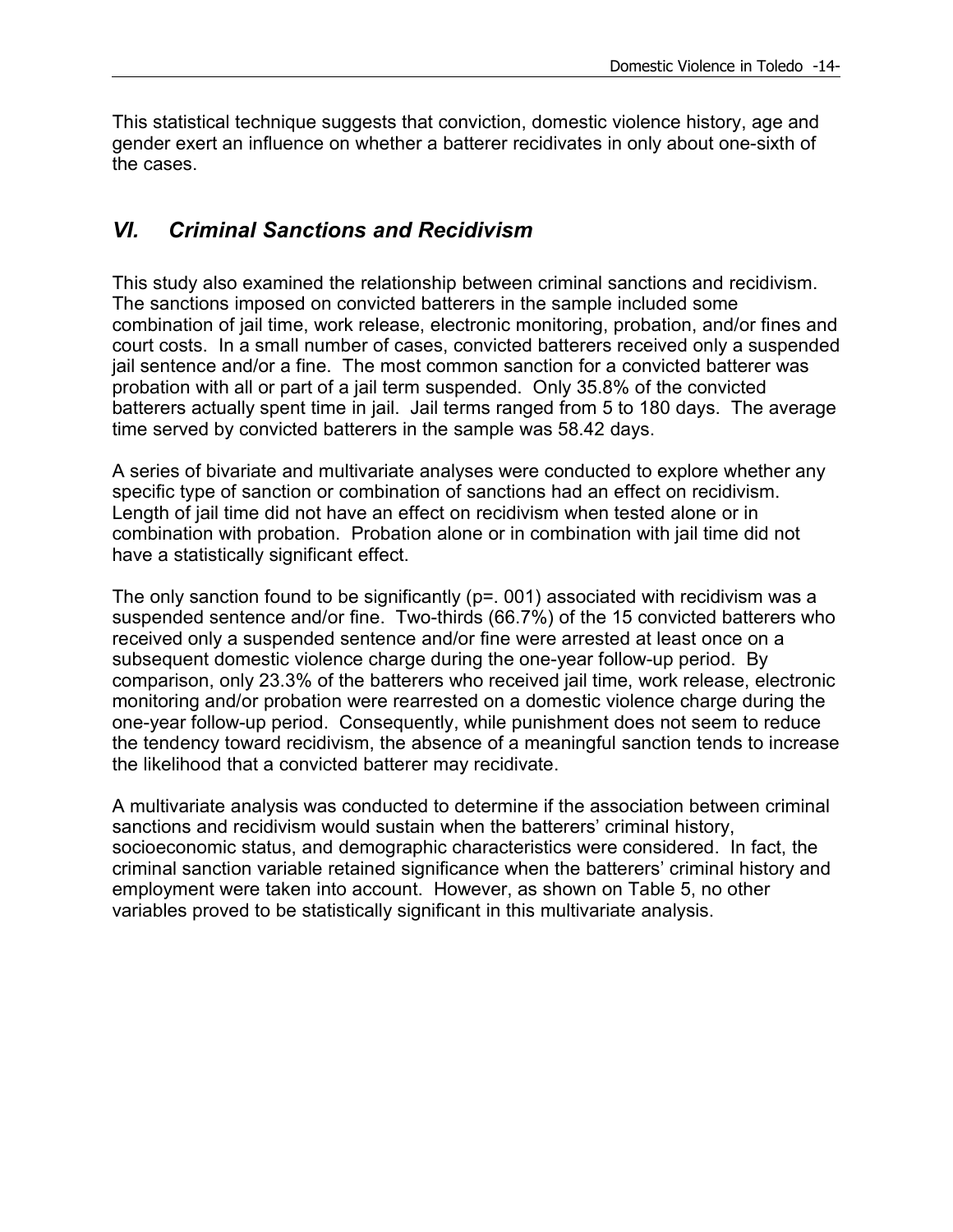| Table 5                                                                     |
|-----------------------------------------------------------------------------|
| <b>Effects of Sanctions and Background Variable on Convicted Batterers'</b> |
| <b>Recidivism Logistic Regression</b>                                       |

| <u>Variables<sup>6</sup></u>              |                                     | B                 | Exp(B)    |
|-------------------------------------------|-------------------------------------|-------------------|-----------|
| <b>Suspended Sentence</b><br>and /or Fine |                                     | 1.653             | $5.217**$ |
| Batterers'                                |                                     |                   |           |
| History of D V<br>Charges                 |                                     | .230              | 1.259 *** |
| Batterer's Age                            |                                     | $-0.08$           | .992      |
| <b>Batterer's Gender</b>                  |                                     | .113              | 1.120     |
| <b>Batterer's Race</b>                    |                                     | .568              | 1.765     |
| <b>Batterer's Education</b>               |                                     | .046              | 1.047     |
|                                           | <b>Batterer's Employment Status</b> | $-753$            | $.471*$   |
| <b>Batterer's Marital Status</b>          |                                     | .257              | 1.293     |
| Cox & Snell<br>R-Squared                  |                                     | .169              |           |
| Nagelkerke<br>R-Squared                   |                                     | .245              |           |
| * $p < \equiv 0.05$                       | ** $p < \equiv 0.01$                | *** $p \le 0.001$ |           |

 $6$  Coding: Domestic Violence Recidivism (yes = 1 no=0); Sentence Suspended and/or fine (yes = 1 no=0); History of Domestic Violence (number of domestic violence charges in abusers criminal history); Gender (male =1 female = 0); Age (age in years): Race (white =1 non-white =0); Education (year of education completed); Employment Status (employed=1 unemployed=0); Marital Status (married =1 not married=0)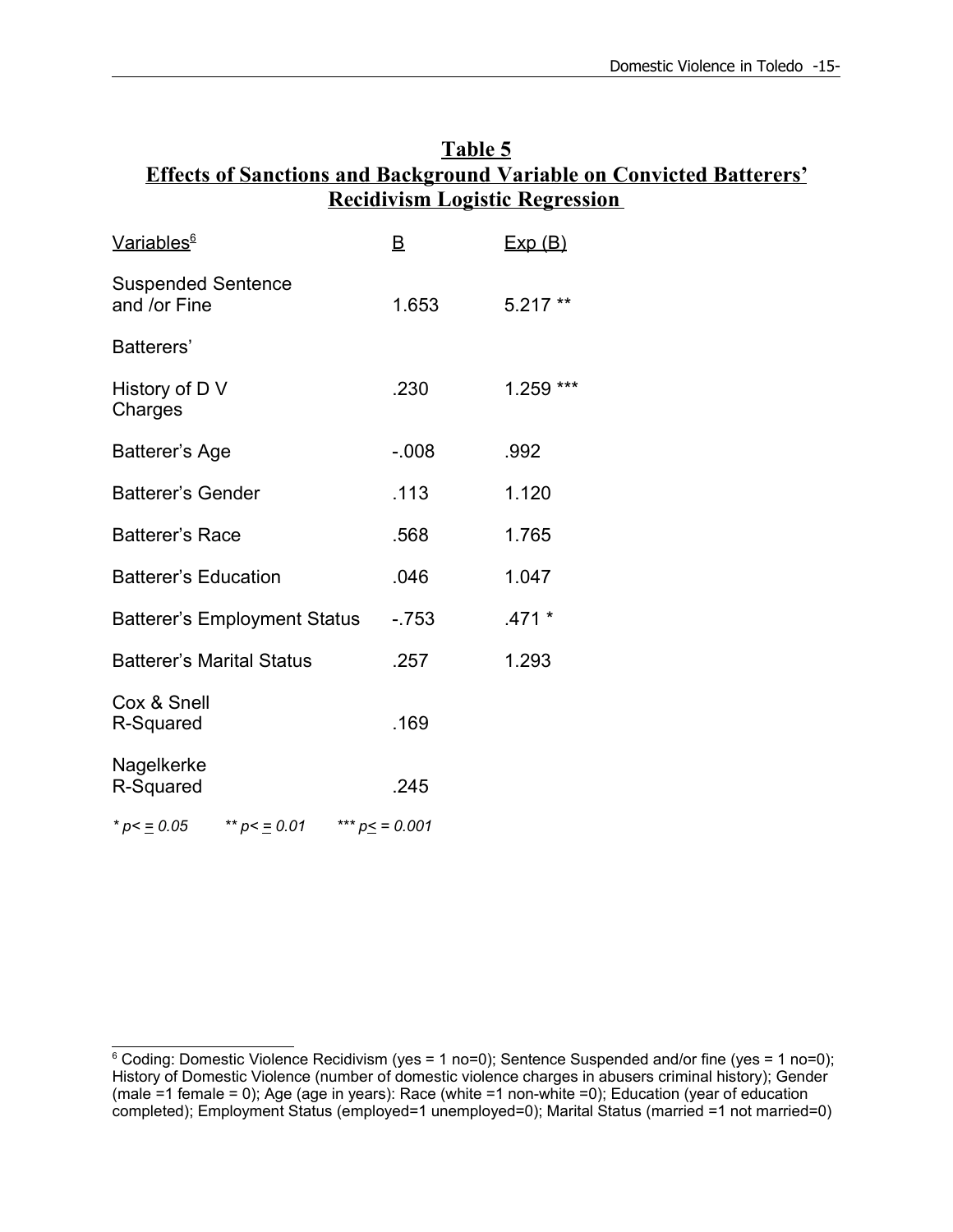## **Policy Implications and Recommendations**

One of the significant findings of this study is that most accused batterers in the sample had a history of prior arrest for domestic violence and/or some other violent offense. Strikingly, those batterers who had *more* violent felony charges in their criminal records were *less* likely to be convicted of domestic violence. The implications of these findings are chilling, not only for victims of domestic violence but, for the community at large.

The researchers recommend that the City develop a triage protocol in domestic violence cases that: (1) alerts police, prosecutors and judges to those cases that involve batterers who have multiple violent felony charges in their criminal records; and (2) encourages a more aggressive and deliberate prosecution strategy in those cases.

Another major finding of this study is that misdemeanor domestic violence convictions had a modest, but significant, impact on recidivism among batterers. Consequently, the researchers believe that aggressive, evidence-based prosecution should continue to be one alternative tool within a comprehensive strategy of intervention in local domestic violence cases.

Finally, this study shows that the deterrent value associated with misdemeanor domestic violence convictions tended to weaken when the sanction imposed was a suspended sentence and/or fine without probation. Consequently, the researchers recommend that the city impose such sanctions in only rare circumstances, when the risk of re-offense is virtually non-existent.

## **Conclusion**

This study reveals a great deal about the tendencies and conditions underlying domestic violence recidivism in Toledo. Perhaps most importantly, this study provides a benchmark against which subsequent progress towards increasing victim safety and batterer accountability in domestic violence cases can be measured.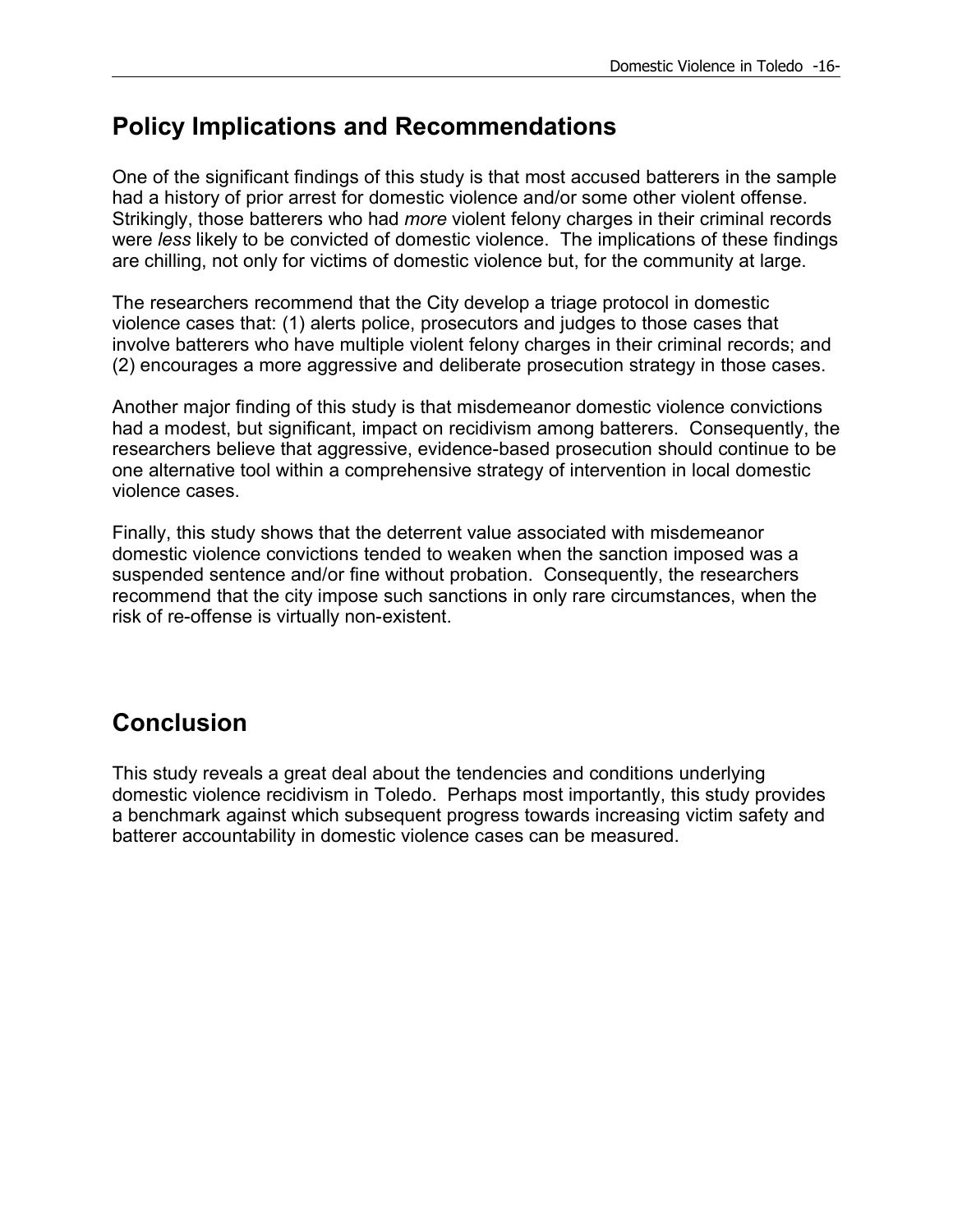## **References**

- Belknap, J., Fleury, R.E., Melton, H.C., Sullivan, C.M. & Leisenring, A. (2001). To go or not to go? Preliminary findings on battered women's decisions regarding court cases. In H.M. Eigenberg (Ed.) *Women Battering in the United States* (pp.319-326). Waveland Press, Illinois: Prospect Heights.
- Buzawa, E.S. & Buzawa C.G. (2003). *Domestic Violence: The Criminal Justice Response.* Thousand Oaks, California: Sage Publications.
- Cramer, E.P., (1999). Variables that predict verdicts in domestic violence cases*. Journal of Interpersonal Violence*, 14, 1137-1150.
- Davis, G., (2002). *Domestic violence court case dispositions in a municipal court.* Unpublished manuscript*.*
- Dawson, M., & and Dinovitzer, R. (2001). Victim cooperation and the prosecution of domestic violence in a specialized court. *Justice Quarterly* 18:593-622.
- Dobash, R.G., & Dobash, R. (1979). *Violence Against Wives: A Case of Patriarchy*. New York Free Press.
- Erez, E., & Belknap, J. (1998). In there own words: Battered women's assessments of the criminal justice processing system's responses. *Violence and Victims* 13:251-268.
- Ford, D. A., (1983). Wife battery and criminal justice: A study if victim decision-making. *F*a*mily Relations.* 12: 463-475.
- Gondolf, E.,W. (1997). Patterns of re-assault in batterers programs. Violence and Victims, 12,373-387.
- Goodman, L., Dutton, M.A., Weinfurt, K., & Cook, S. (2003). The intimate partner violence strategies index: Development and Application. *Violence Against Women*, 9:163-186.
- Greenfeld, L.A., Rand, M.R., Craven, D., Klaus, P.A., Perkins, C.A., Ringel, C., Warchol, G., Maston, C., & Fox, J.A. (1998). *Violence by Intimates: Analysis of Data on Crimes by Current or Former Spouses, Boyfriends and Girlfriends*. Washington, DC: Department of Justice.
- Gross, M., Cramer, E.P., Forte, J., & Gordon, J.A. (2000). The impact of sentencing options on recidivism among domestic violence offenders: A case study. *American Journal of Criminal Justice*, 24: 301-312.